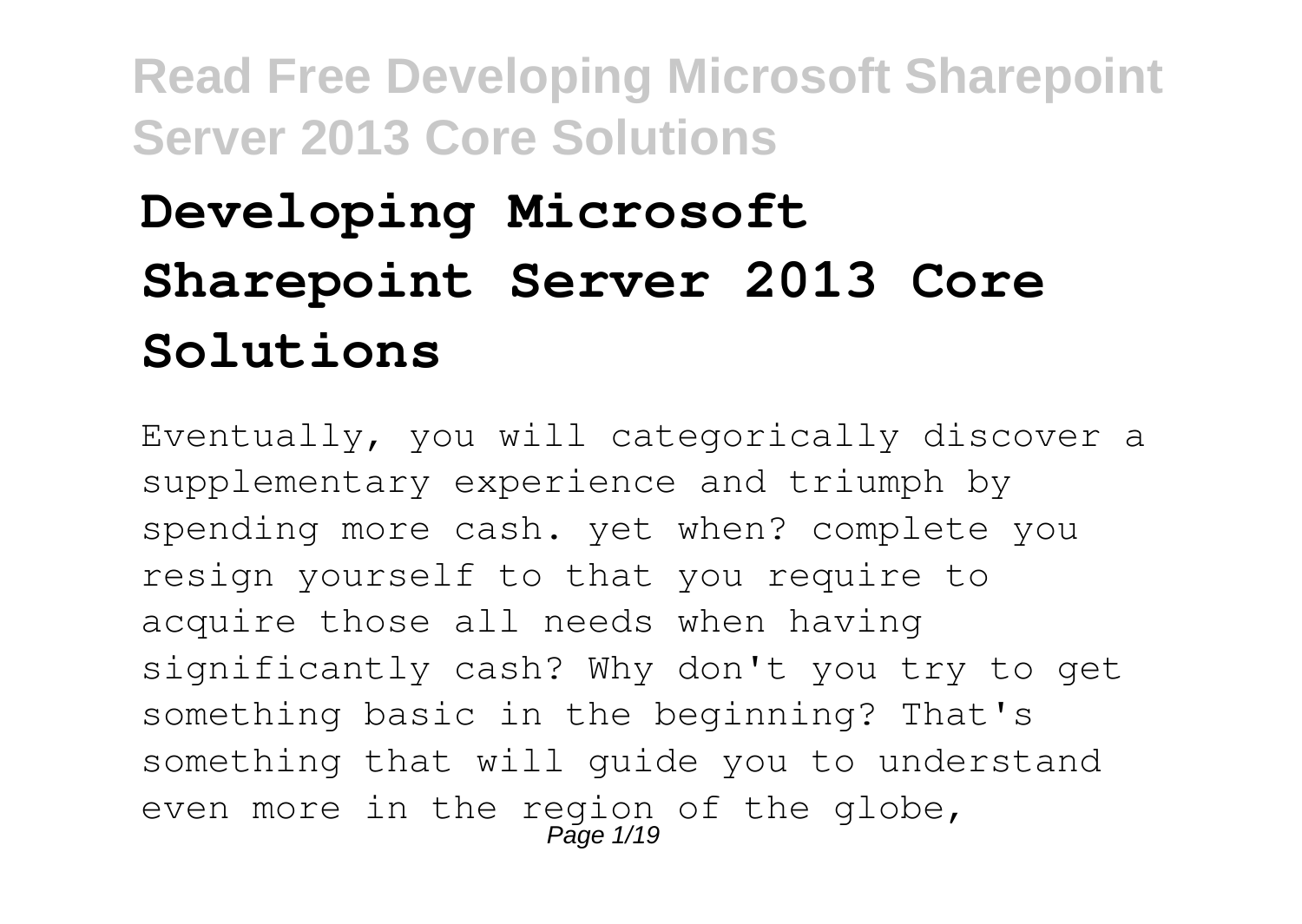experience, some places, following history, amusement, and a lot more?

It is your unquestionably own period to decree reviewing habit. in the middle of guides you could enjoy now is **developing microsoft sharepoint server 2013 core solutions** below.

Developing Microsoft SharePoint Server 2013 Core Solutions,01, SharePoint as a Developer Platform

Developing Microsoft SharePoint Server 2013 Page 2/19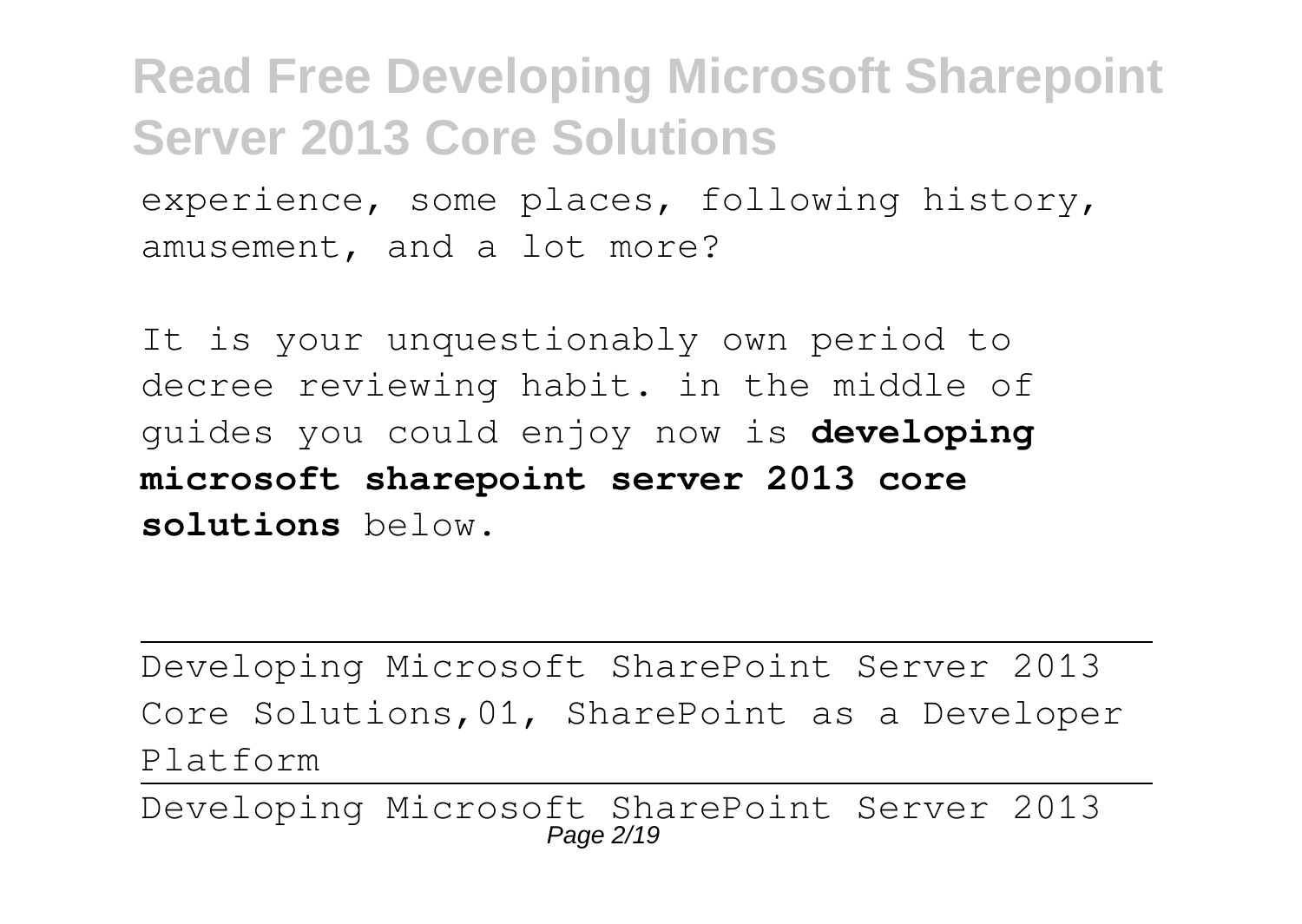Core Solutions,03, Working with SharePoint Objects using<del>Developing Microsoft SharePoint</del> Server 2013 Core Solutions, 05, Developing Remote Hosted SharePoint 70 489 Study Guide Developing Microsoft SharePoint Server 2013 Advanced Solutions Developing Microsoft SharePoint Server 2013 Core Solutions,02, Managing Custom Components Developing Microsoft SharePoint Server 2013 Core Solutions, 04, Developing SharePoint and Autohosted **[Arabic] 6. Creating Site Collections in SharePoint Server 2013** *How to Install Microsoft SharePoint 2019 Step by Step full*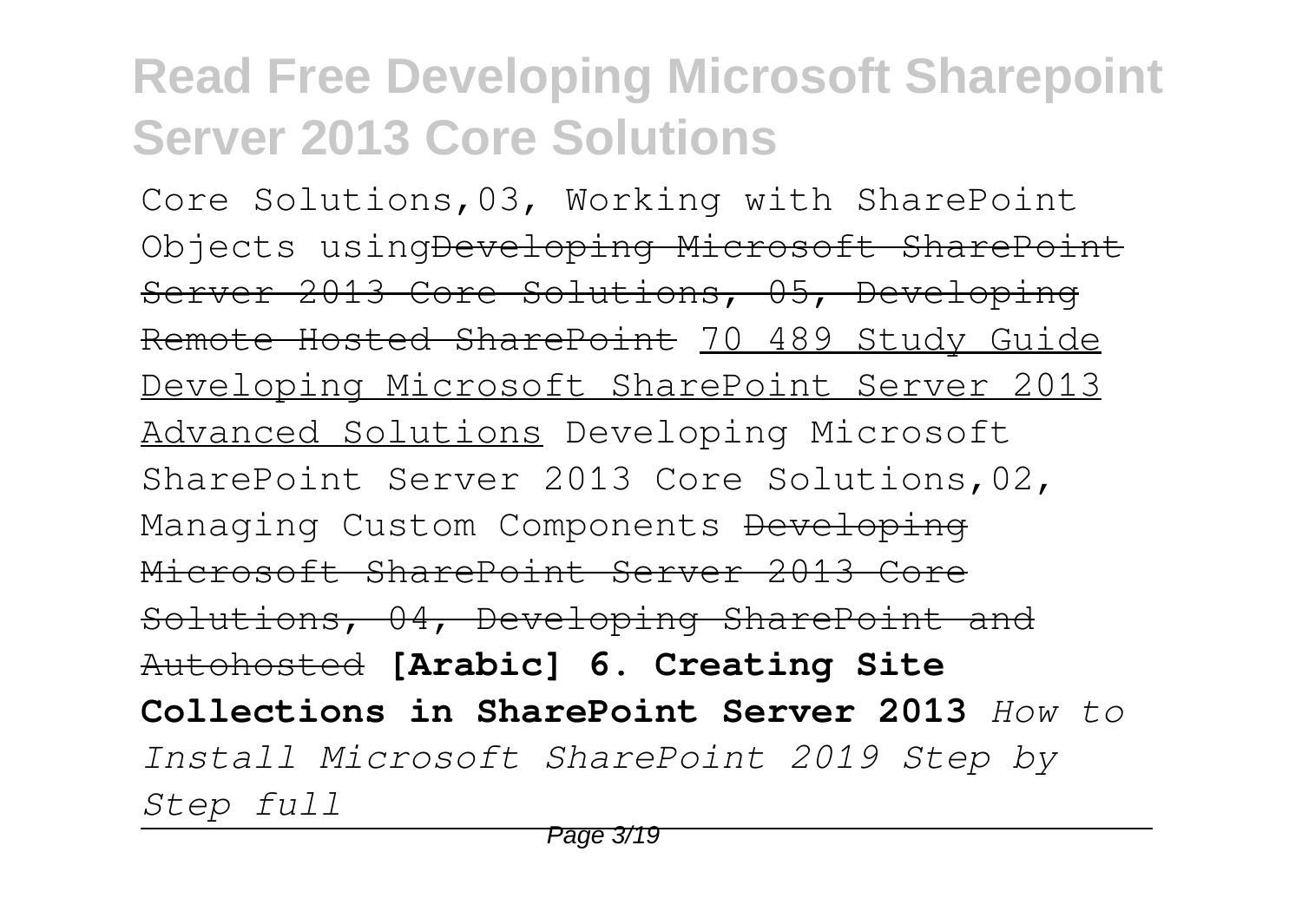Configure Excel Services in SharePoint Server 2013

Developing Microsoft SharePoint Server 2013 Core Solutions,06, Publishing and Distributing Apps**Developing SharePoint 2013 workflows with SharePoint Designer** Developing Microsoft SharePoint Server 2013 Core Solutions, 07, Automating Business Processes Create a Small Business SharePoint Intranet SharePoint 2013: SharePoint Apps development | SharePoint-Journey.com Upgrade content database to SharePoint 2016

and SharePoint 2019 step by step What is SharePoint and Why We Use It SharePoint 2013 Page 4/19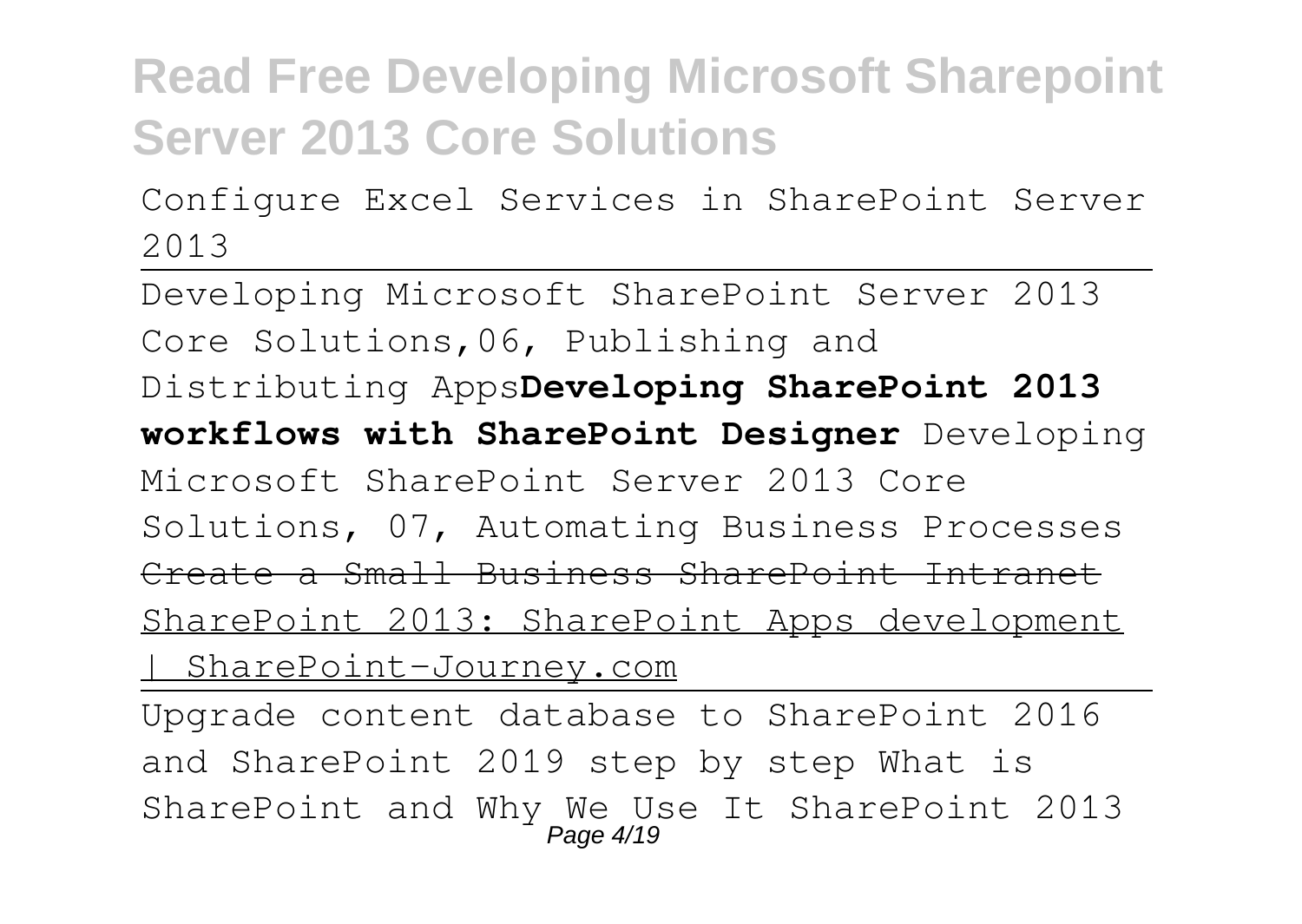Workflow - Task Process Designer

No-Code SharePoint Solutions: Creating Custom Task Actions<del>Lesson 01: SharePoint 2013 Basics</del>

SharePoint 2013 - Creating a Web Application

\u0026 Site Collection **Creating a SharePoint**

#### **Designer 2010 Workflow How to create a 3 step workflow in SharePoint Designer**

Developing Microsoft Sharepoint Server 2013 Managing Custom Components 68Developing Microsoft SharePoint Server 2013 Advanced  $Solution - 20489$ 

Developing Microsoft Sharepoint Server 2013 Managing Custom Components 92*Microsoft SharePoint Server 2013 Tutorial: Configuring* Page 5/19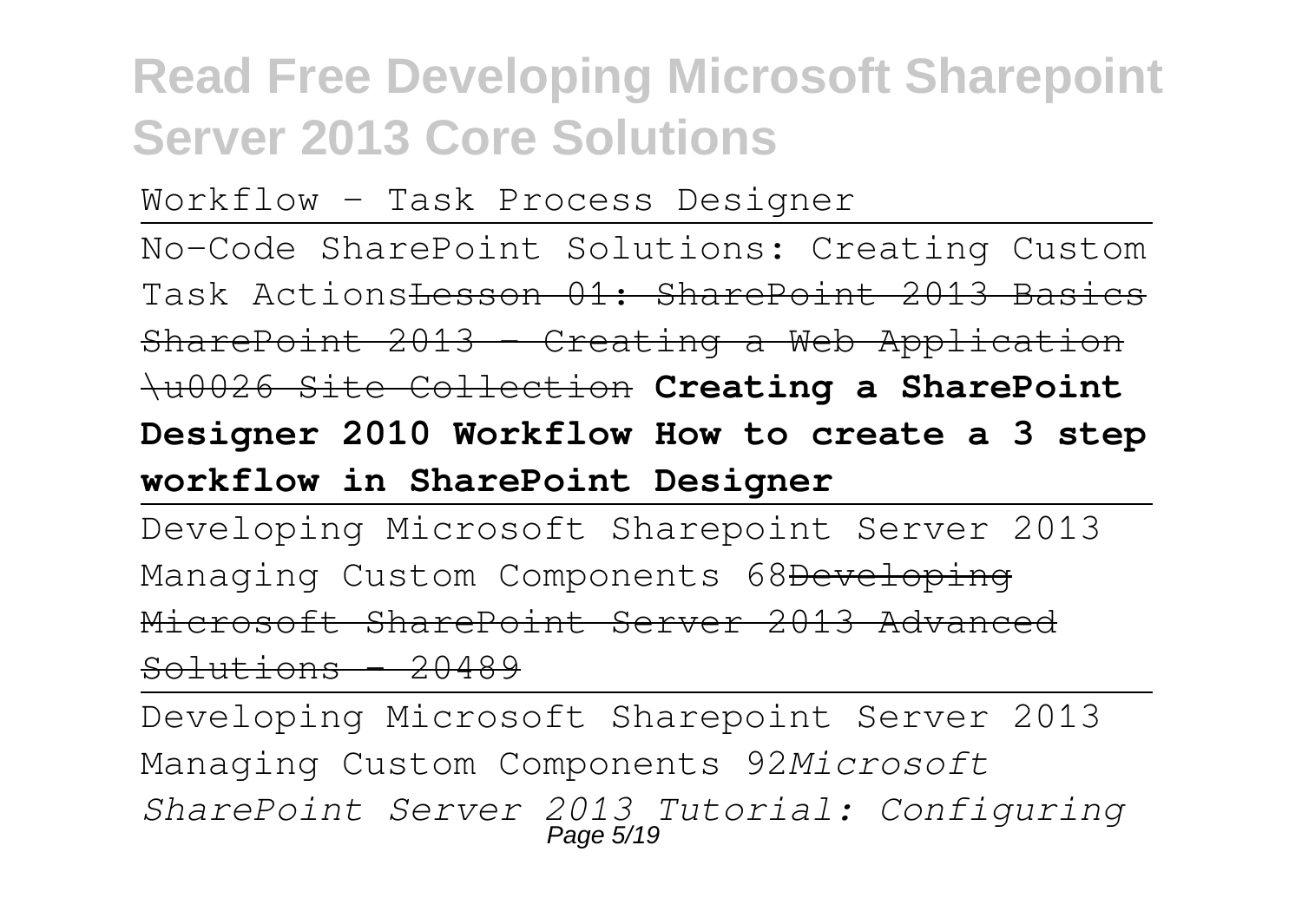*Service Applications | K Alliance Developing Microsoft Sharepoint Server 2013 Managing Custom Components 30* Developing Microsoft Sharepoint Server 2013 Managing Custom Components 31 Developing Microsoft Sharepoint Server 2013 Managing Custom Components 20 Developing Microsoft Sharepoint Server 2013 Managing Custom Components 24 *Developing Microsoft Sharepoint Server 2013* Developing Microsoft SharePoint Server 2013 Advanced Solutions (20489) This official Microsoft course provides SharePoint developers the information needed to develop SharePoint Server 2013 advanced solutions Page 6/19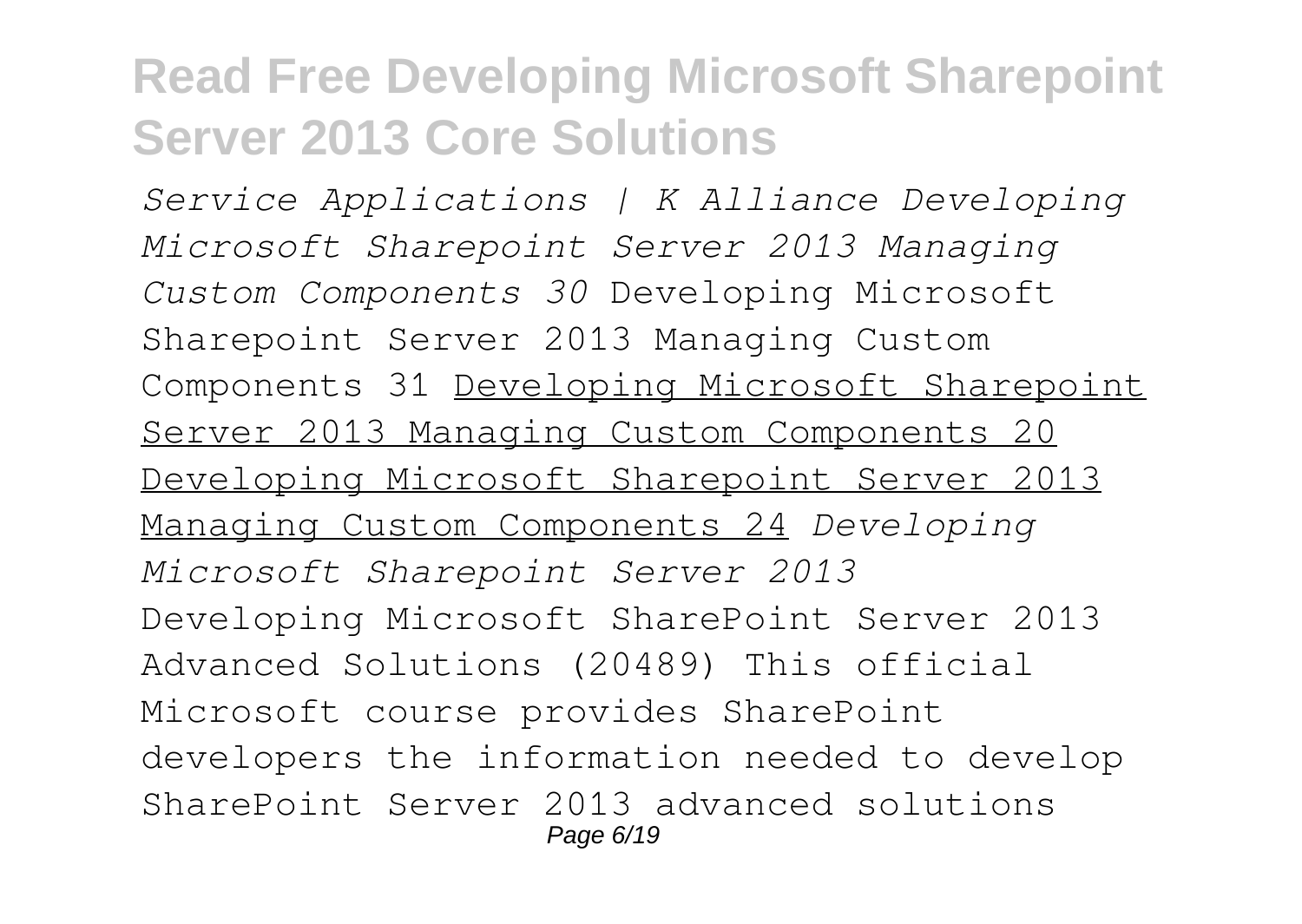using Enterprise Search, Managed Metadata Service (MMS), Business Connectivity Services (BCS), Enterprise Content Management (ECM), Web Content Management (WCM), Social Computing features and SharePoint Apps.

*Developing Microsoft SharePoint Server 2013 Advanced ...*

Developing Microsoft SharePoint Server 2013 Advanced Solutions (M20489) Learn to implement SharePoint 2013 solutions using Enterprise Search, MMS, BCS, ECM, and WCM, along with Social Computing features and SharePoint apps. GK# 6451 Vendor# M20489 Page 7/19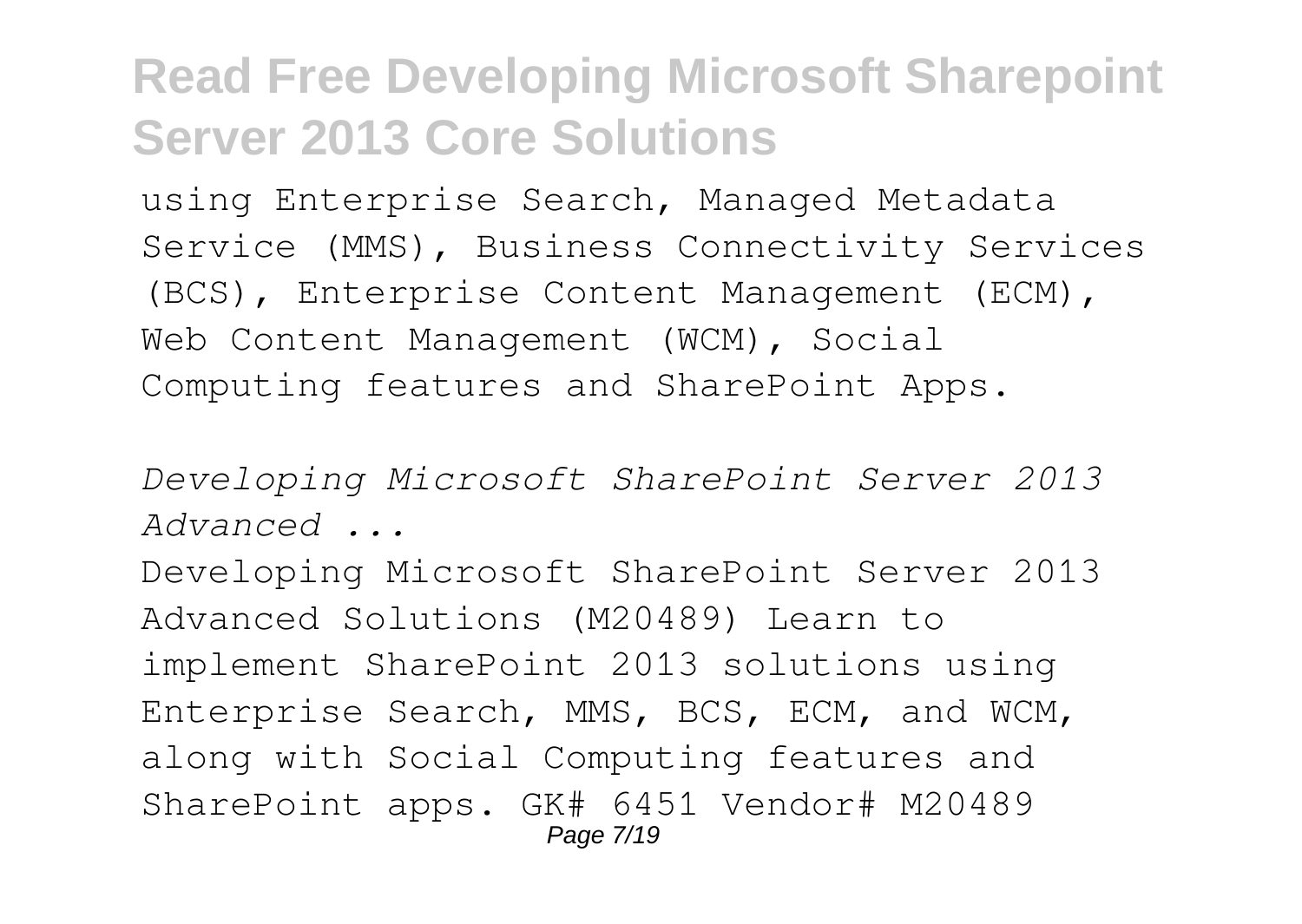$$2995 - $3095$  USD

*Developing Microsoft SharePoint Server 2013 Advanced ...*

Developing Microsoft SharePoint Server 2013 Core Solutions. 7 episodes Last episode: Nov 07, 2013 at 4:51PM Are you a developer for the Microsoft platform, interested in helping your organization ...

*Developing Microsoft SharePoint Server 2013 Core Solutions ...* Developing Microsoft Sharepoint Server 2013 Core Solutions (20488) \$ 599.00 – \$ 2,995.00 Page 8/19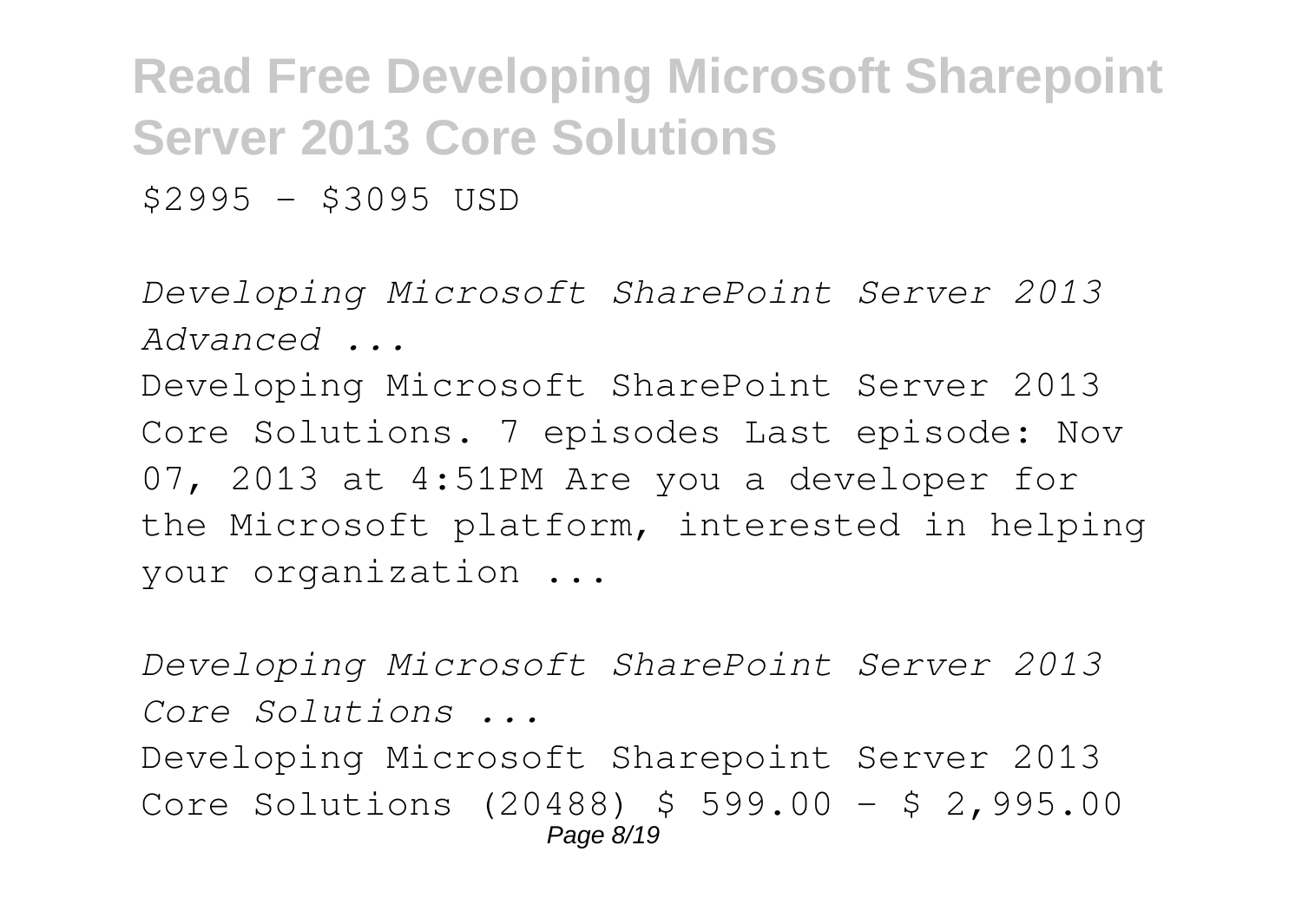This course provides .NET developers the information needed to design, build and troubleshoot SharePoint 2013 solutions.

*Developing Microsoft Sharepoint Server 2013 Core Solutions ...*

Developing Microsoft SharePoint Server 2013 Core Solutions To customize this class, call 800-453-5961 or click here to contact us In this course, students learn core skills that are common to almost all SharePoint development activities.

*Developing Microsoft SharePoint Server 2013* Page  $9/19$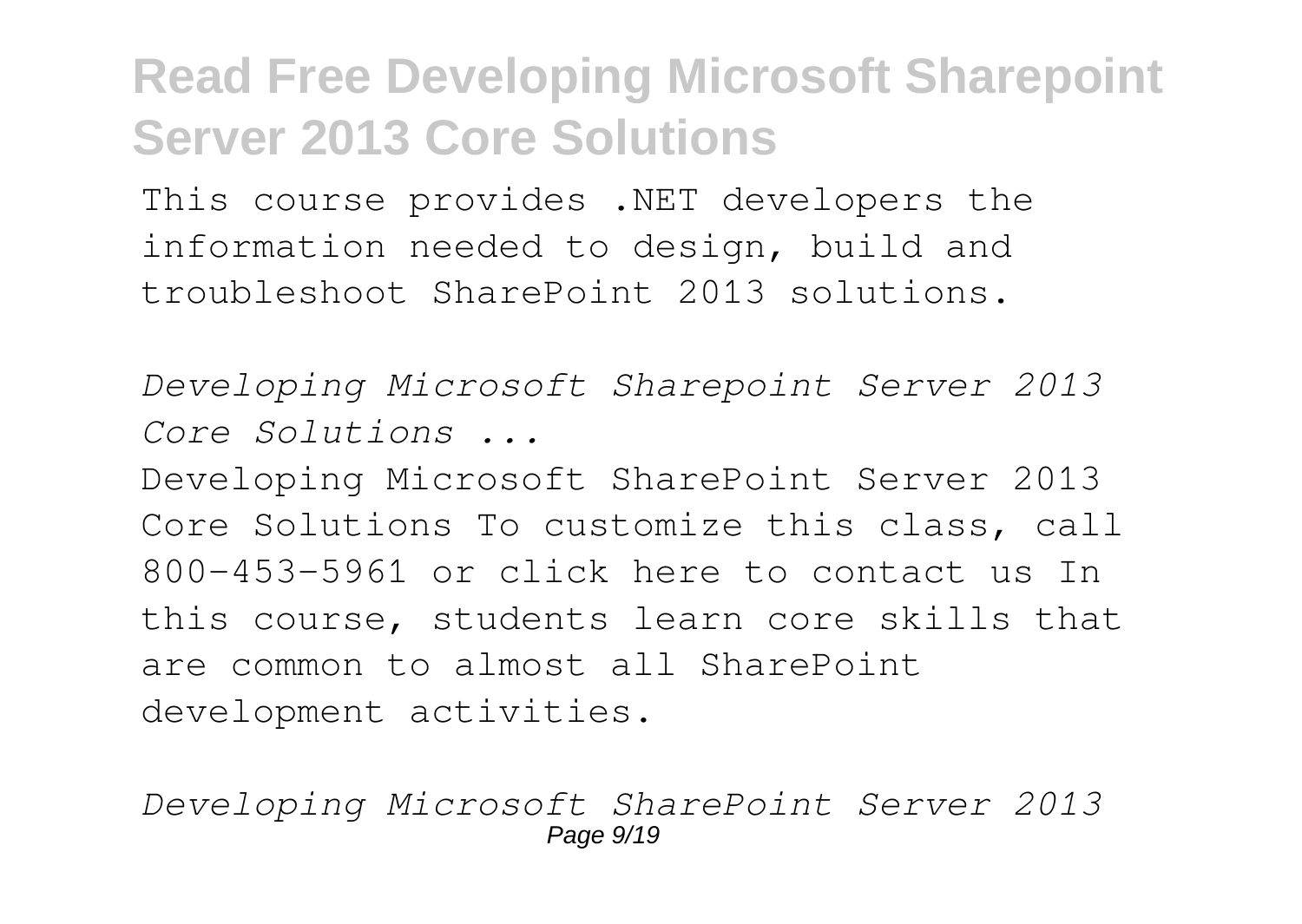#### *Core Solutions*

While some familiarity with SharePoint solution development is required, candidates are not expected to have prior experience with the new features in SharePoint Server 2013. The ideal candidate is a technical lead with at least four years of SharePoint and web development experience.

*Developing Microsoft SharePoint Server 2013 Core Solutions ...*

The Developing Microsoft® SharePoint® Server 2013 Core Solutions training (20488) is intended for professional developers who Page 10/19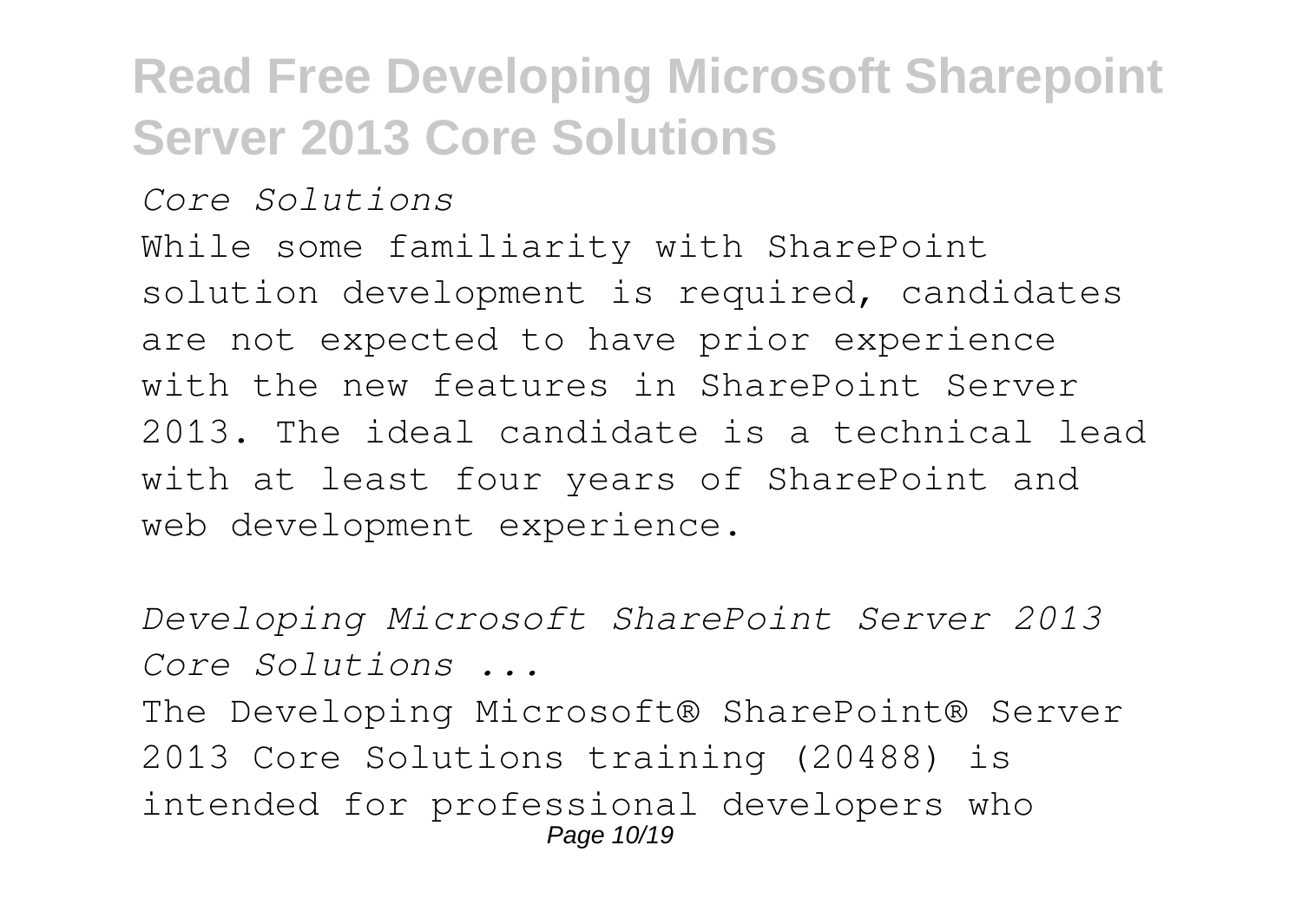develop solutions for SharePoint products and technologies in a team-based, medium-sized to large development environment. While some familiarity with SharePoint solution development is required, candidates are not expected to have prior experience with the new features in SharePoint Server 2013.

*20488 Developing Microsoft SharePoint Server 2013 Core ...*

Developing Microsoft SharePoint Server 2013 Advanced Solutions (20489) \$ 2,995.00 This course provides SharePoint developers the information needed to implement SharePoint Page 11/19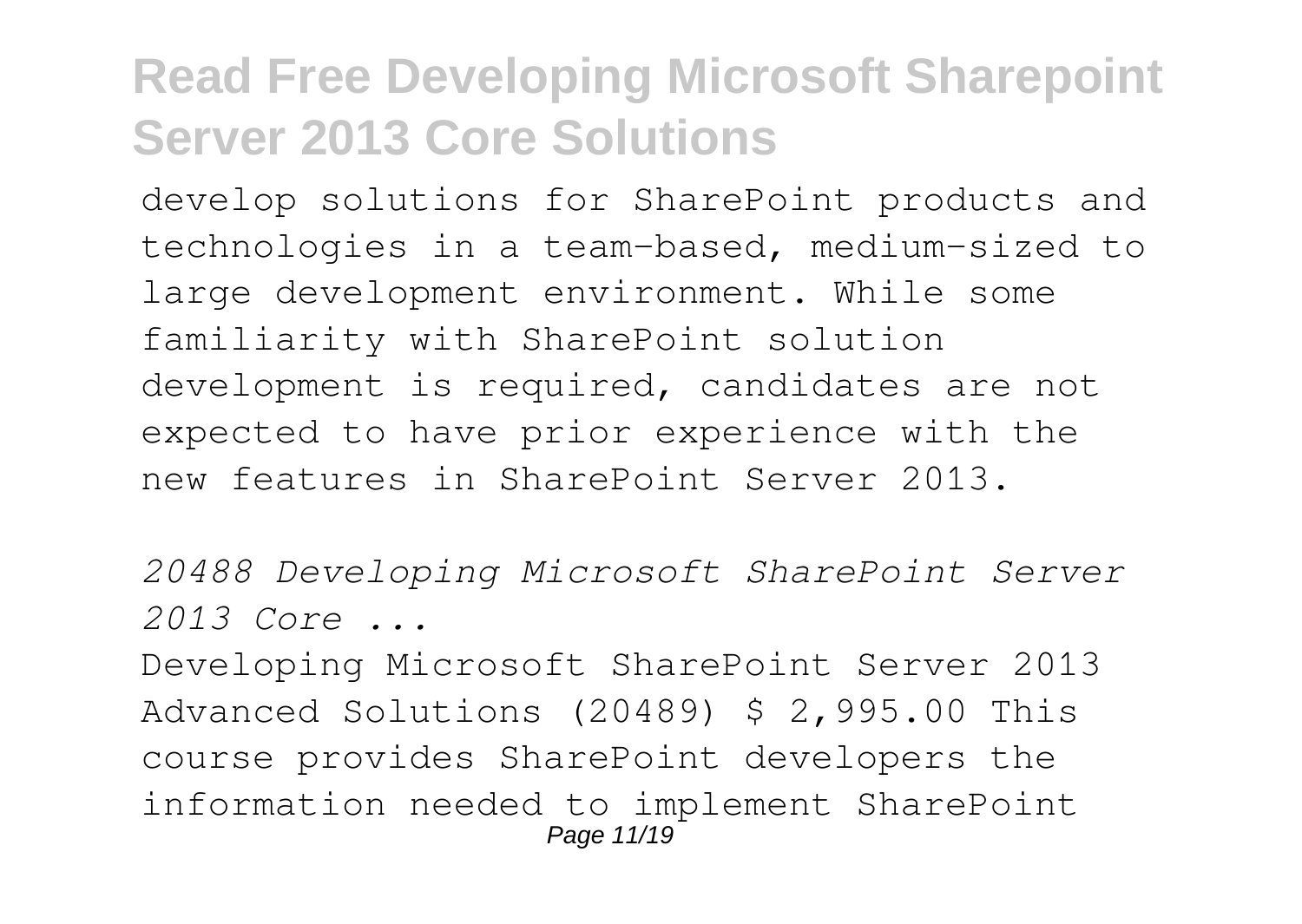solutions using Enterprise Search, Managed Metadata Service (MMS), Business Connectivity Services (BCS), Enterprise Content Management (ECM), Web Content Management (WCM), Social Computing features and SharePoint Apps.

*Developing Microsoft SharePoint Server 2013 Advanced ...*

You are employed as a developer at ABC.com. ABC.com has a single Active Directory domain, named ABC.com. You are making use of Microsoft Visio 2013 to generate a workflow design. You will subsequently import the design into SharePoint Designer 2013. You are Page 12/19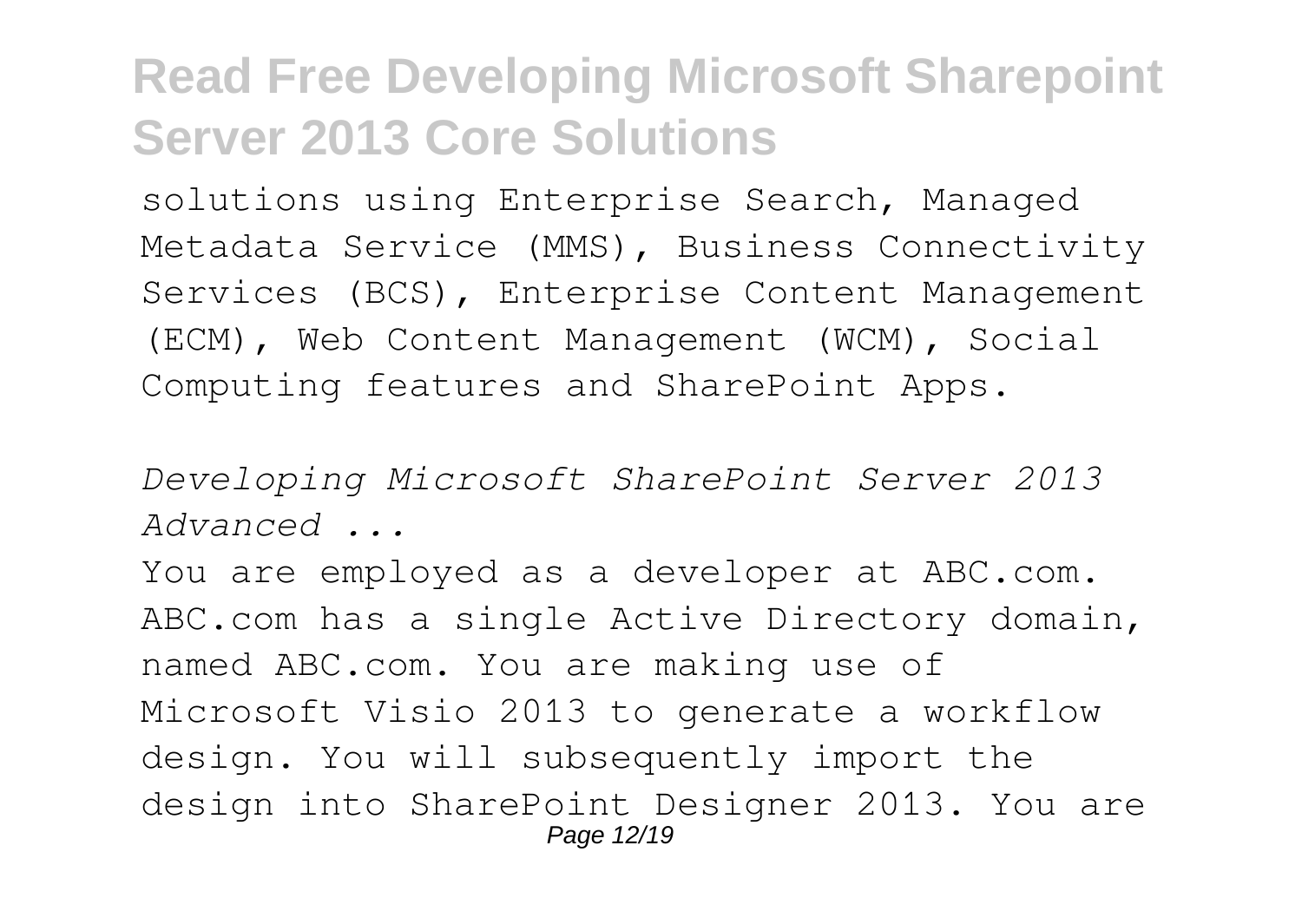planning to make use of a Stage shape to make sure that the workflow supports repetition.

*70-488 Developing Microsoft SharePoint Server 2013 Core ...*

Listing Start Date Mainstream End Date Extended End Date; SharePoint Server 2013: 01/09/2013: 04/10/2018: 04/11/2023

*SharePoint Server 2013 - Microsoft Lifecycle | Microsoft Docs* Objectives of Developing Microsoft SharePoint Server 2013 Core Solutions Training. Plan and design applications for better performance Page 13/19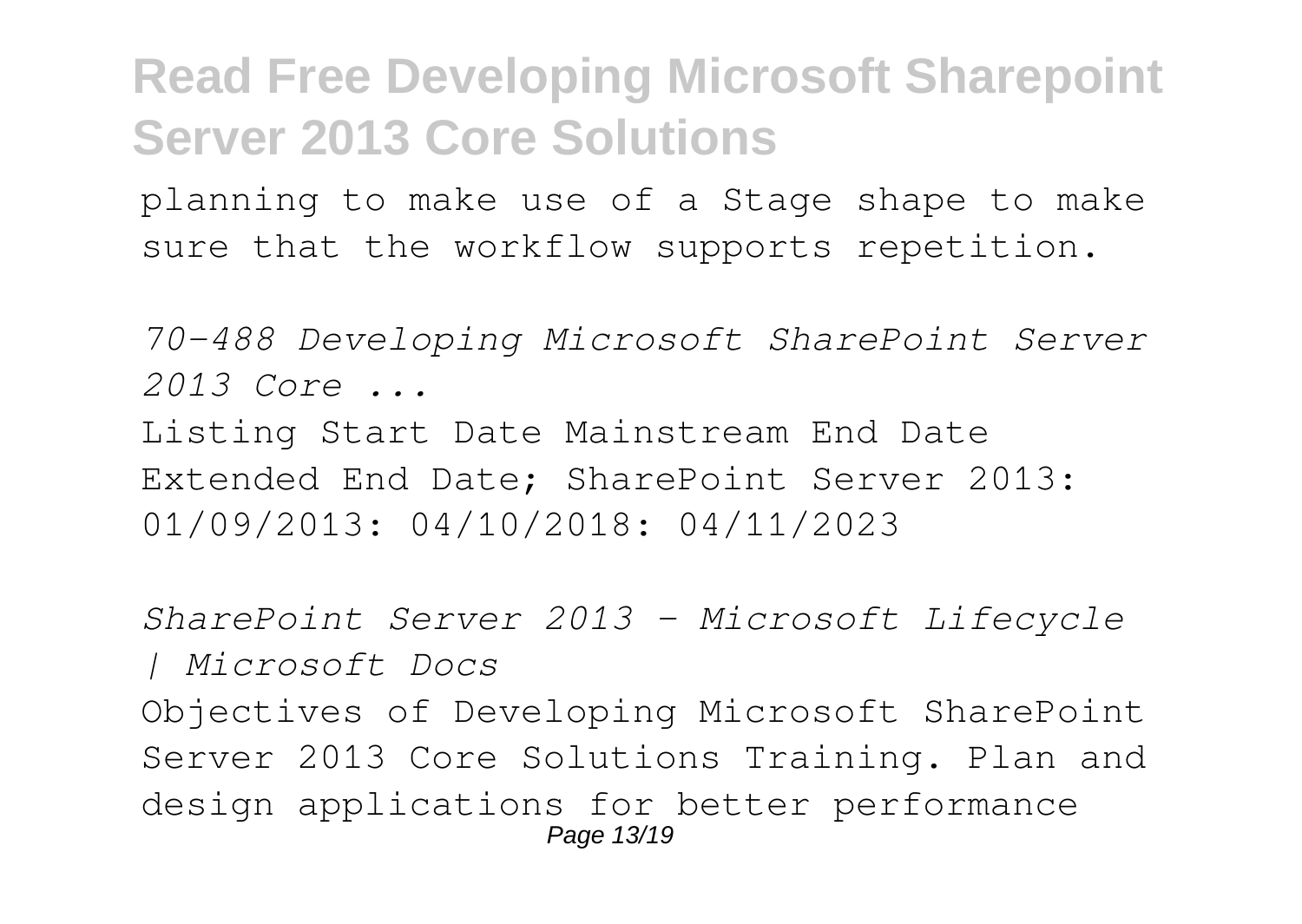and scalability in sharepoint course; Create and customize the appearance and behavior of user interface elements; Develop Code for custom components with authorization and authentication

*20488B: Developing Microsoft SharePoint Server 2013 Core ...*

Developing Microsoft SharePoint Server 2013 Advanced Solutions (MS-20489) SharePoint Server 5-Day Training This course provides SharePoint developers the information needed to implement SharePoint solutions using Enterprise Search, Managed Metadata Service Page 14/19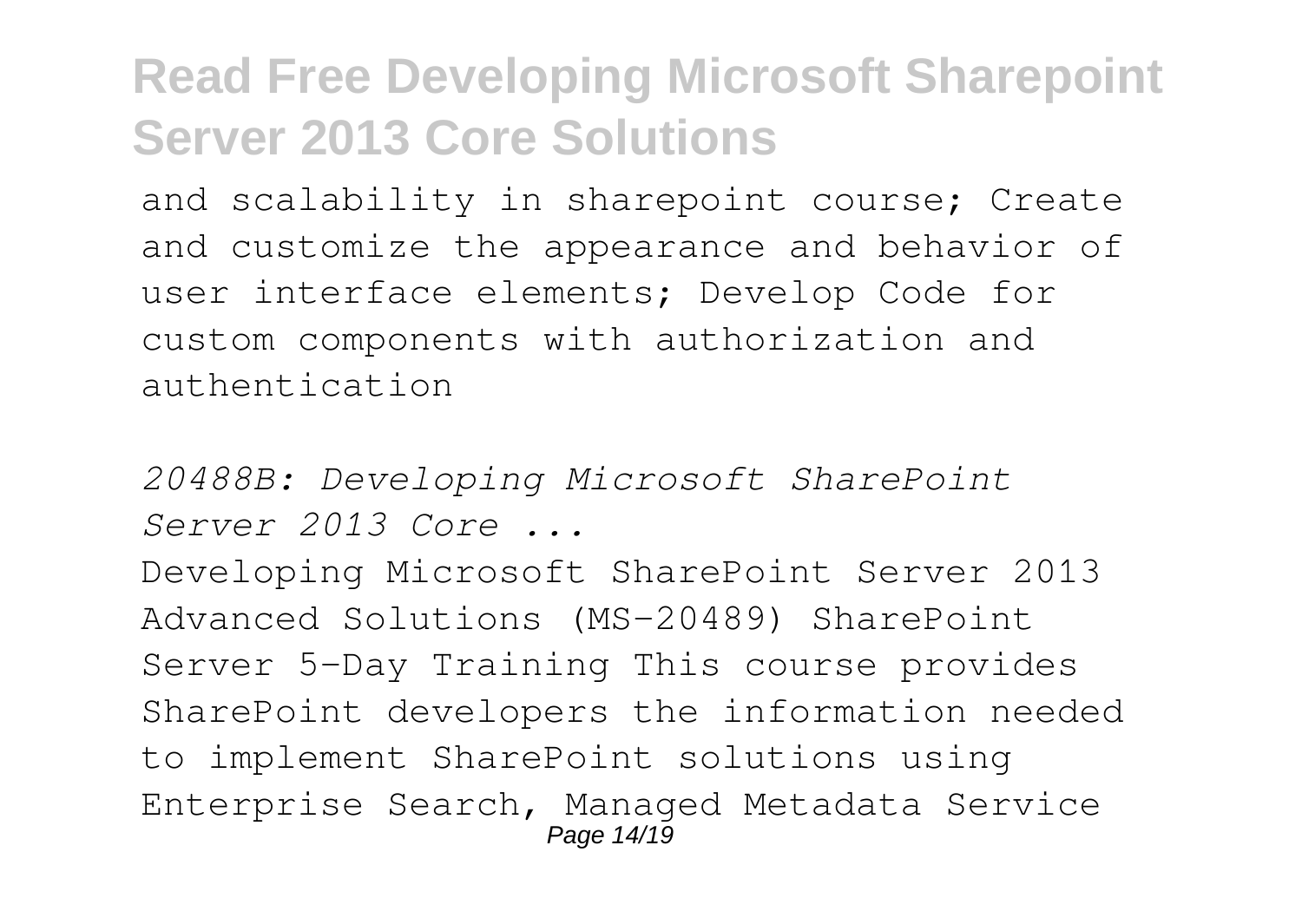(MMS), Business Connectivity Services (BCS), Enterprise Content Management (ECM), Web Content Management (WCM), Social Computing features and SharePoint Apps.

*Developing Microsoft SharePoint Server 2013 Advanced ...*

Developing Microsoft SharePoint Server 2013 Core Solutions (Microsoft Course # 20488) Developing Microsoft SharePoint Server 2013 Core Solutions is a five-day training course that teaches you core skills that are common to almost all SharePoint development activities.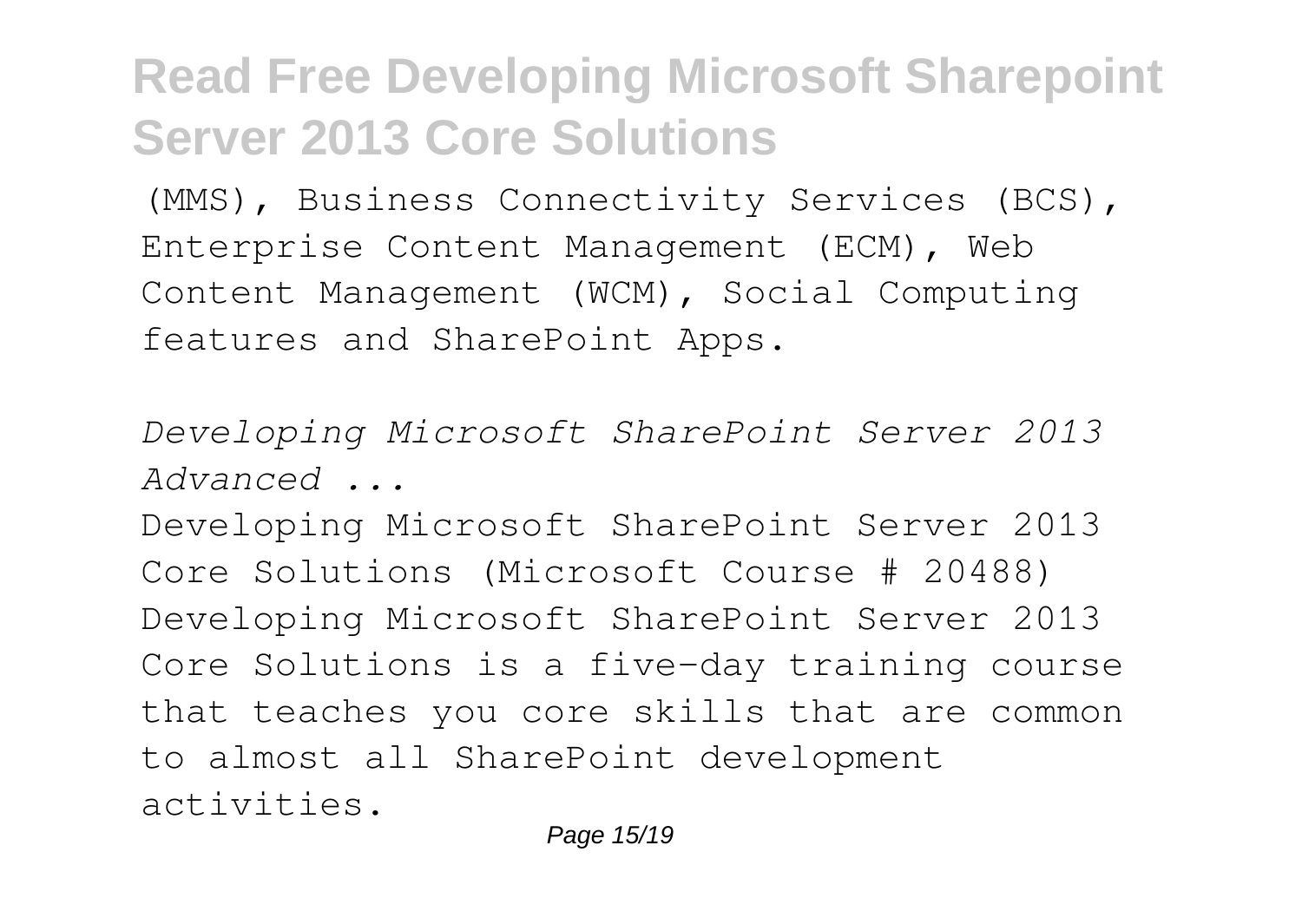*Developing Microsoft SharePoint Server 2013 Core Solutions*

Developing Microsoft SharePoint Server 2013 Advanced Solutions - 20489 Course Outline. This course has not yet been approved by the New Hampshire Department of Education. Please contact us for an update on when the class will be available in New Hampshire. This course provides SharePoint developers the information needed to implement SharePoint solutions using Enterprise Search, Managed Metadata Service (MMS), Business Connectivity Services (BCS), Enterprise Content Management Page 16/19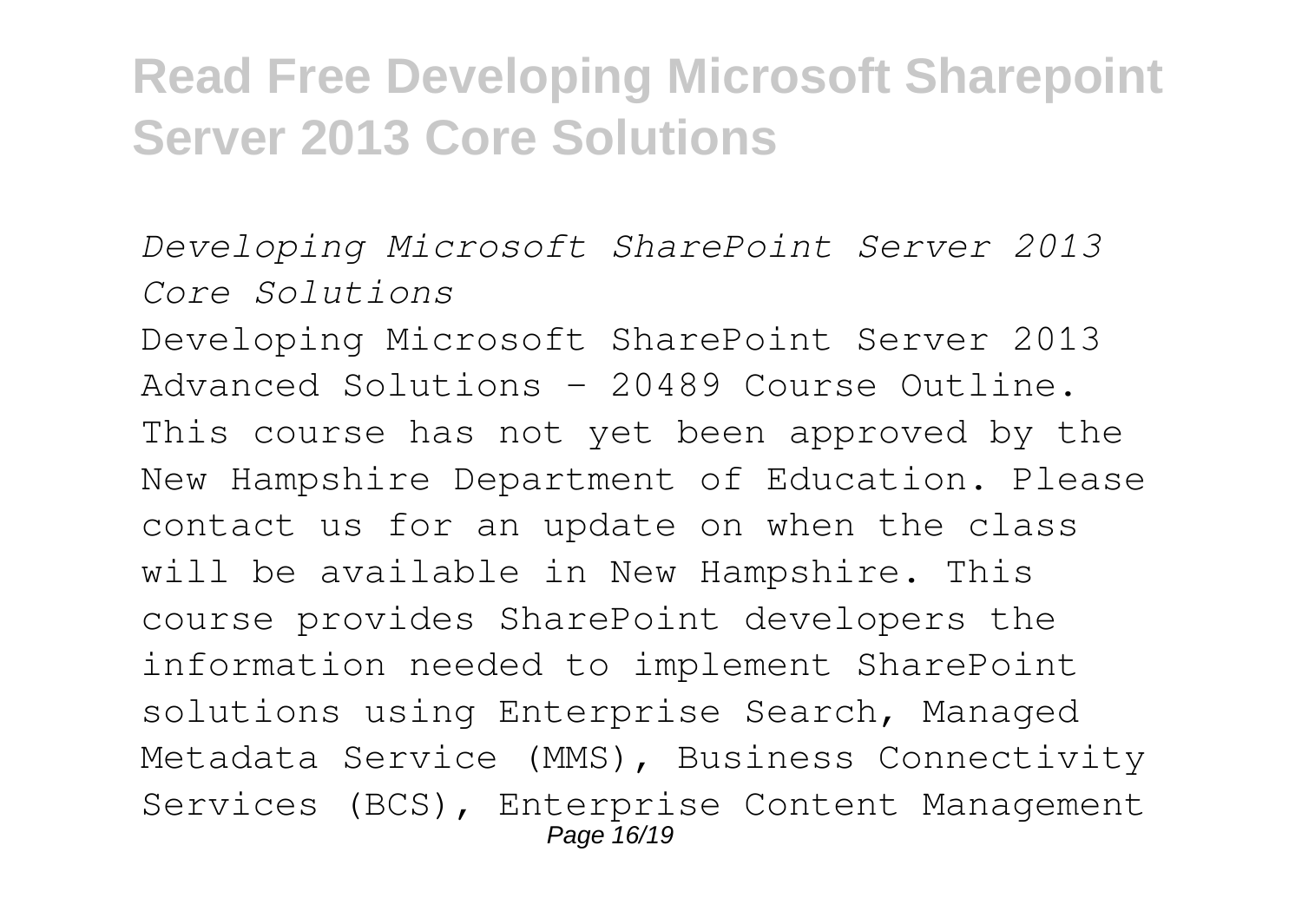(ECM), Web ...

*Developing Microsoft SharePoint Server 2013 Advanced ...*

Creating and Deploying a SharePoint App Part. After completing this module, students will be able to: Describe the opportunities for developers in SharePoint Server 2013. Choose appropriate execution models for custom SharePoint components. Choose appropriate deployment models for custom SharePoint components.

*20488: Developing Microsoft SharePoint Server* Page 17/19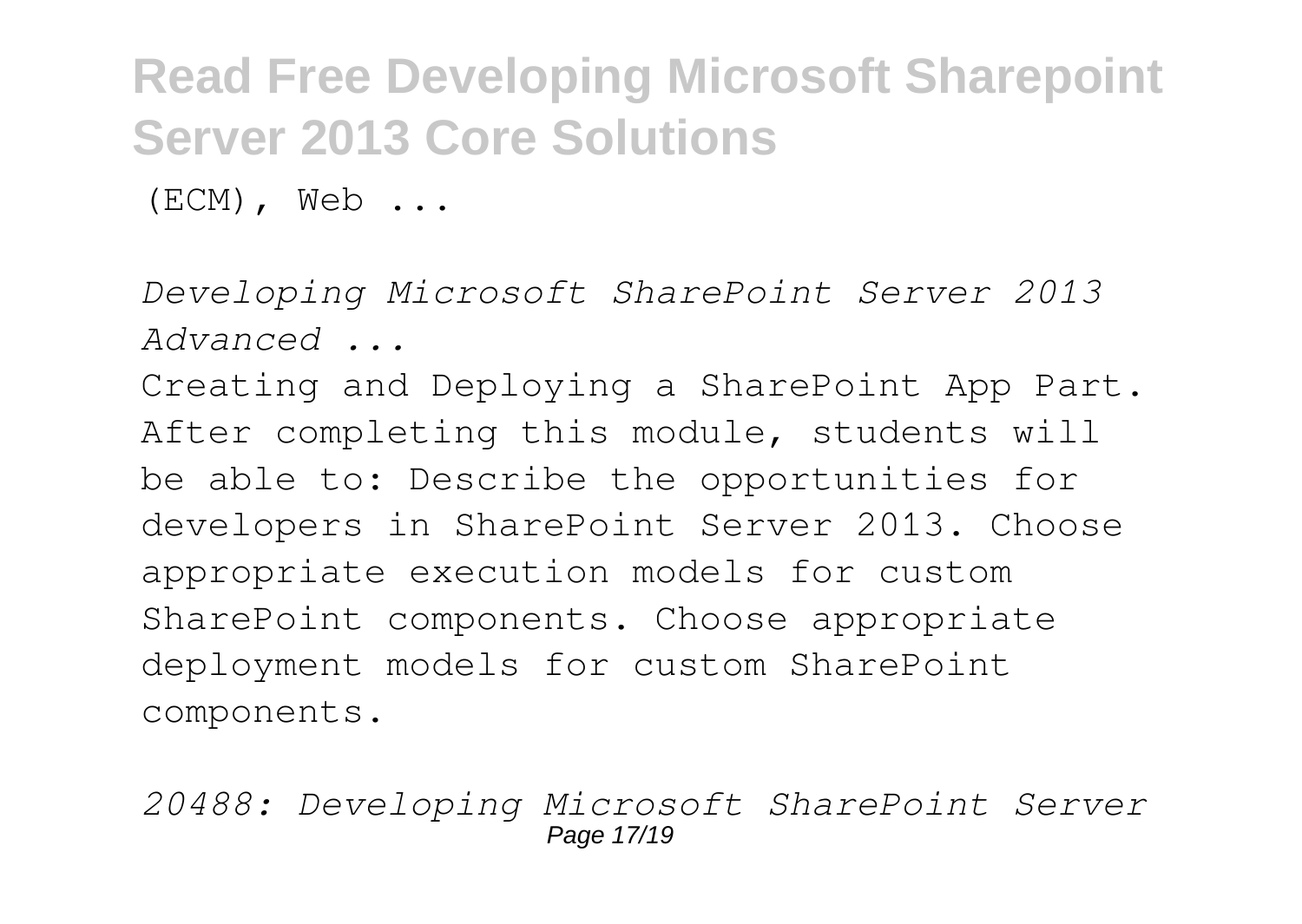*2013 Core ...*

Since the SharePoint databases have been created, the wizard will automatically pick this up. For this example, I created a VM named SHPT13DevBox and the database SP ConfigDB with the New-SPConfigurationDatabase. Select Next. Select Next. Select Next and Finish which will configure the SharePoint Server. Creating the default SharePoint site collection.

*Setup SharePoint 2013 Developer VM on Azure - Microsoft ...*

SharePoint Development documentation. Build Page 18/19